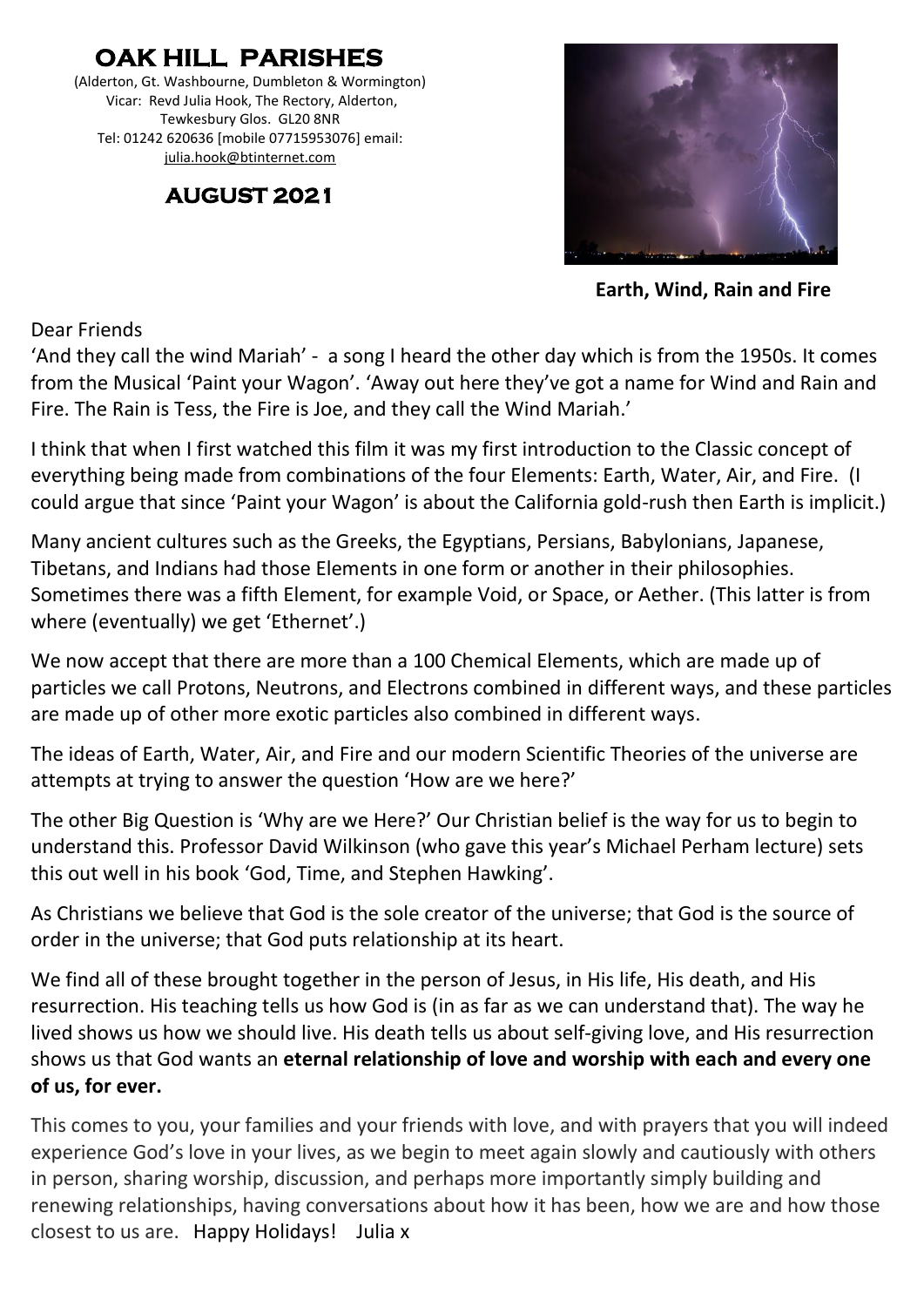**The offer of a Sponsored Walk for the Oakhill Parishes, by Michael Hand -** For some 13 years, I have had what I feel to be a great privilege, the privilege of taking services (I think across the whole range of ceremonies: Holy Communion, Evensong, baptisms, weddings ,funerals) in the Churches that the Revd. Julia Hook now leads with such care and enthusiasm.

Julia is now allowing me to give some expression to the gratitude for the privilege by undertaking for the churches in Great Washbourne, Alderton, Dumbleton and Wormington a sponsored walk that will take me, over three days in September, along the Thames Path from Oxford to the source of the Thames near Cirencester.

I already know well the landscape through which the river flows. Even now there are very few houses in what is still, a flood plain; the unthreatening atmosphere is so quiet and peaceful as to have a deeply mysterious and almost timeless feel to it. It is an area of remote memories: not so much 'three men in a boat' as of William Morris.

This begins to sound like escapism: but I do hope a long walk can raise much needed money for churches that I know still mean much to the communities in which they are set.

Any offer of sponsorship would mean a great deal to me. There are now sponsor forms in all four churches. Michael Hand.

## **ALDERTON**

**Hillbillies Concert:** We're looking forward to the Hillbillies event on Saturday August 21st at 6pm - it will be fun to be able to celebrate, hopefully in the sunshine. Please note that this is a ticket only event - there will be no tickets available at the gate. In case of cancellations, you could ring Helen West 07941 373030. There are a very small number of tickets left.

**Church Services:** Although legal requirements have changed regarding Coronavirus, it has been decided that we will continue with the same arrangements that have been in place already. We will encourage mask wearing and continue with social distancing.

## **GREAT WASHBOURNE**

The Memorial service for Carla will take place in St Mary's church on Friday 6th August at 2pm followed by afternoon tea. Please contact Jane Kent if you plan to attend, so we are aware of numbers, on 01242 620291 or by email [cjanekent@btinternet.com.](mailto:cjanekent@btinternet.com)

The planned Wine & Cheese fundraising evening has been moved to Saturday 14th August, due to a date clash with the rearranged Hillbillies concert. This will be at 6.30pm in the garden of Great Washbourne House. Tickets will be £10 per head, to include cheese platter, accompaniments & one glass of wine. There will a raffle and bar.

Hope you might come & join us. Advance purchase of tickets would be appreciated so we have an idea for catering, but you can just turn up on the night. Please contact Jane Kent (01242 620291) or Karen Cox (01242 620633) for tickets.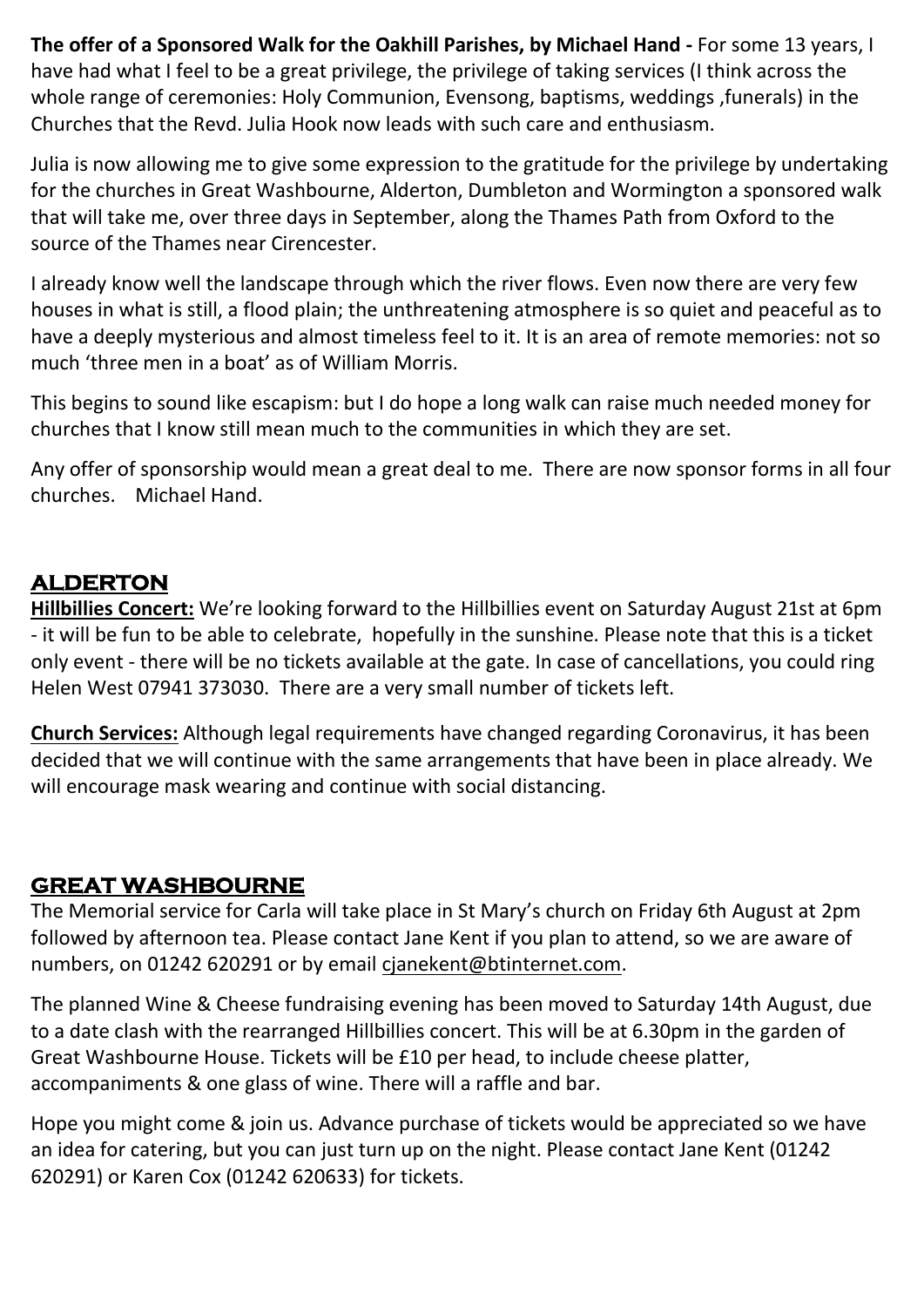#### **DUMBLETON**

SERVICES AT ST PETER'S. Following the guidance from the Government effecting 19th July onwards and because of the continuing high infection rate, it has been decided until further notice to carry on as before, but what were legal requirements are now our recommendations: wearing face coverings when in church, the use of hand sanitiser, and social distancing between groups etc. Please look at our web pages for more information and updates. (stpetersdumbleton.org.uk)

**SUNDAY 1st AUGUST**. There is to be a special service at 10.30am for the official presentation by The Arts Society of their report on the fabric and furnishings of our Church. This is a wonderful comprehensive survey of the history of the building and its contents and took their dedicated volunteers a massive amount of time to complete. We are exceedingly grateful to The Arts Society to have this amazing record.

**JENNY HUNTERS GARDEN PARTY 6.30pm SATURDAY 14th AUGUST.** £12.50p Tickets are now available for this very popular event from Jenny herself (01386 882796) or from Jenny Maher (01386 881474) Price includes Canapés. There will be a Wine Bar and a Raffle.

The Revd Michael Hand is very kindly doing a sponsored walk in September to raise money for the four churches in our benefice. There is a sponsorship form in the church, but if you would like to sponsor Revd Michael in support of St Peter's Dumbleton then please contact Tricia Steggles (01386 882049)

We are very pleased and grateful to announce that we will be receiving a grant of £9,000 from the Bishop's Council of the Gloucester Diocese to cover our losses in 2020 due to the pandemic. We still continue to pay out more than we receive in 2021.

Election of Churchwardens at the Annual Vestry Meeting 20 July. Sadly no-one was willing to officially undertake the Churchwarden roles. Other church council members will continue to cover for these duties. At the Annual Parochial Church Meeting: Gail Braham, Christine Day, Jenny Maher, Paul Steggles, Tricia Steggles and Michael Strode were appointed to the church council.

From the Registers: 18th July: Baptism of Rex William Robert Faulkner. 4<sup>th</sup> August: Funeral Service – Patricia Mary Spooner ['Trish'] RIP

## **WORMINGTON**

Many thanks to all who supported the **NHS TEA PARTY** held on the village green on the 5<sup>th</sup> July. We raised £200 for NHS Charities together.

**Café Church** will be held at St Katharine's Church on 29th August at 10.30am. Weather permitting, the refreshments will be served in the marquee. Fun activities organised. All are welcome to join in. For further information please contact: - angela.piercy@hotmail.co.uk